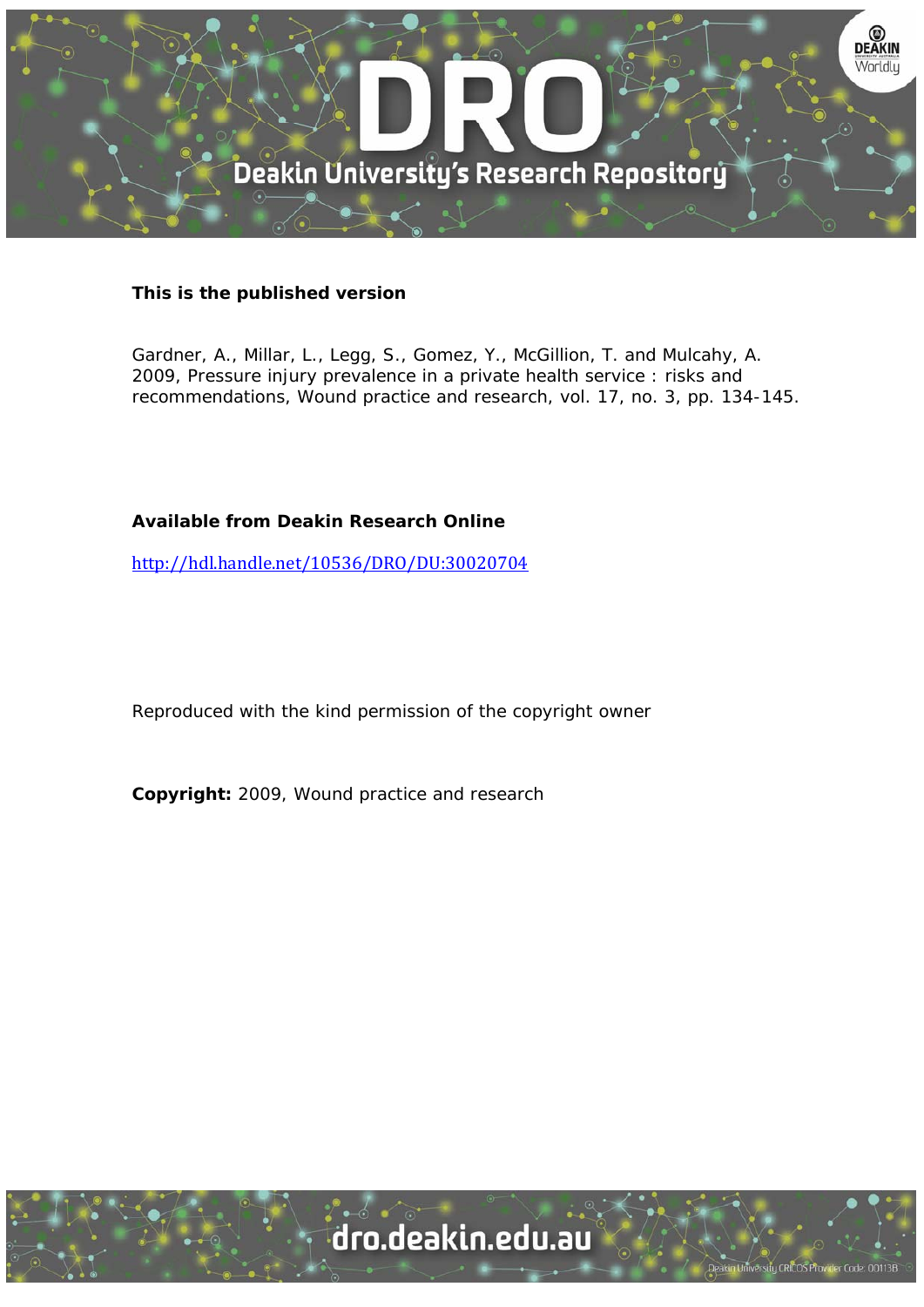# **Pressure injury prevalence in a private health service: risks and recommendations**

**Gardner A, Millar L, Legg S, Gomez Y, McGillion T, McGillion T & Mulcahy A**

#### **Summary**

A pressure injury point prevalence was conducted by a private healthcare service (PHS) to determine the prevalence of pressure injuries in inpatients and to provide statistics for use in future comparison studies. The survey was conducted as part of the quality improvement programme of the PHS and the survey instrument was a modified version of a widely used existing tool. On the day of the survey, data collectors, working in pairs, performed skin inspections and completed the survey. Data were then collated and analysed. The overall pressure injury prevalence was 28.2% but with the exclusion of stage one injuries, decreased to 9.9%. Multivariate analysis revealed that the main risk factors for pressure injury development were the inability to reposition independently, older age and having a diagnosis of cancer. The major recommendations for practice change included the provision of pressure relieving devices to all patients unable to reposition independently, alteration of the Braden Scale risk score used on admission to identify older patients at risk from 16 to 18 in accordance with published literature and provision of further education to nurses about use of the Braden Scale and of pressure relieving devices. This study has also highlighted the need for further investigation into the reasons for patient non-participation in research and the direct and indirect relationships between surgery and acquisition of pressure injuries.

# **Introduction**

Pressure injuries are common in healthcare settings<sup>1</sup>. They are detrimental to both health outcomes of patients and the economic condition of the healthcare provider <sup>2</sup>. Pressure injuries can result in increased pain for the patient 3, 4 and decreased quality of life<sup>4</sup>. Furthermore, patients with pressure injuries have a 50% longer length of stay than patients without pressure injuries and, in 2004, accounted for 44,406 bed days per annum leading to an estimated risk-adjusted cost of approximately A\$19 million<sup>5</sup>. Indeed Jacquot, Pelissier, Finels and Strubel<sup>6</sup> confirm that economic costs to healthcare services can be reduced by the prevention and prompt treatment of pressure injuries. In addition to these direct economic costs, pressure injuries are likely to feature in litigation cases, thus resulting, indirectly, in further costs 7. Hence pressure injury incidence and prevalence needs to be monitored and relevant interventions applied to ensure optimal outcomes for both the patient and the health service.

The first step towards elimination or control of pressure injuries is correctly identifying the presence and stage of the injury. The Australian Wound Management Association (AWMA) defines pressure injury as any lesion caused by unrelieved pressure resulting in the damage of the skin and underlying tissue<sup>8</sup>. Pressure injuries range in severity from stage one, least severe, to stage four, most severe 8. It is easier

to treat less severe pressure injuries, making early detection crucial.

Prevalence studies are common in the healthcare field and, due to the methodology involved, can uncover disorders that might otherwise go undetected. Pressure injury prevalence has been measured in public healthcare services both internationally and nationally with many of the reported international studies emanating from Europe and America. For example, Gunningberg<sup>9</sup> found the prevalence of pressure injuries affecting inpatients ( $n = 460$ ) in an acute care setting in Sweden was 18.5%. These were mainly stage one injuries (68.5%), with equal proportions of stages two and three injuries (12.3% each) and the remainder stage four pressure injuries (6.9%). Whittington and Briones<sup>10</sup> summarised a series of pressure ulcer prevalence studies spanning 6 years in United States Healthcare Organisations (HCOs). One hundred and fifteen HCOs participated in 1999 increasing to 240 HCOs in 2004. Baseline prevalence in 1999 was 17% and this had dropped only 1% to 16% by 2004. Similarly, Runy <sup>11</sup> reported an overall baseline pressure injury prevalence of 14.8% from a large sample of US hospitals in 1999 and this prevalence increased to 15.2% by 2005. Clearly there had not been successful interventions, aimed at decreasing prevalence, incorporated into the patient care practices of these hospitals. This statement is supported by the increase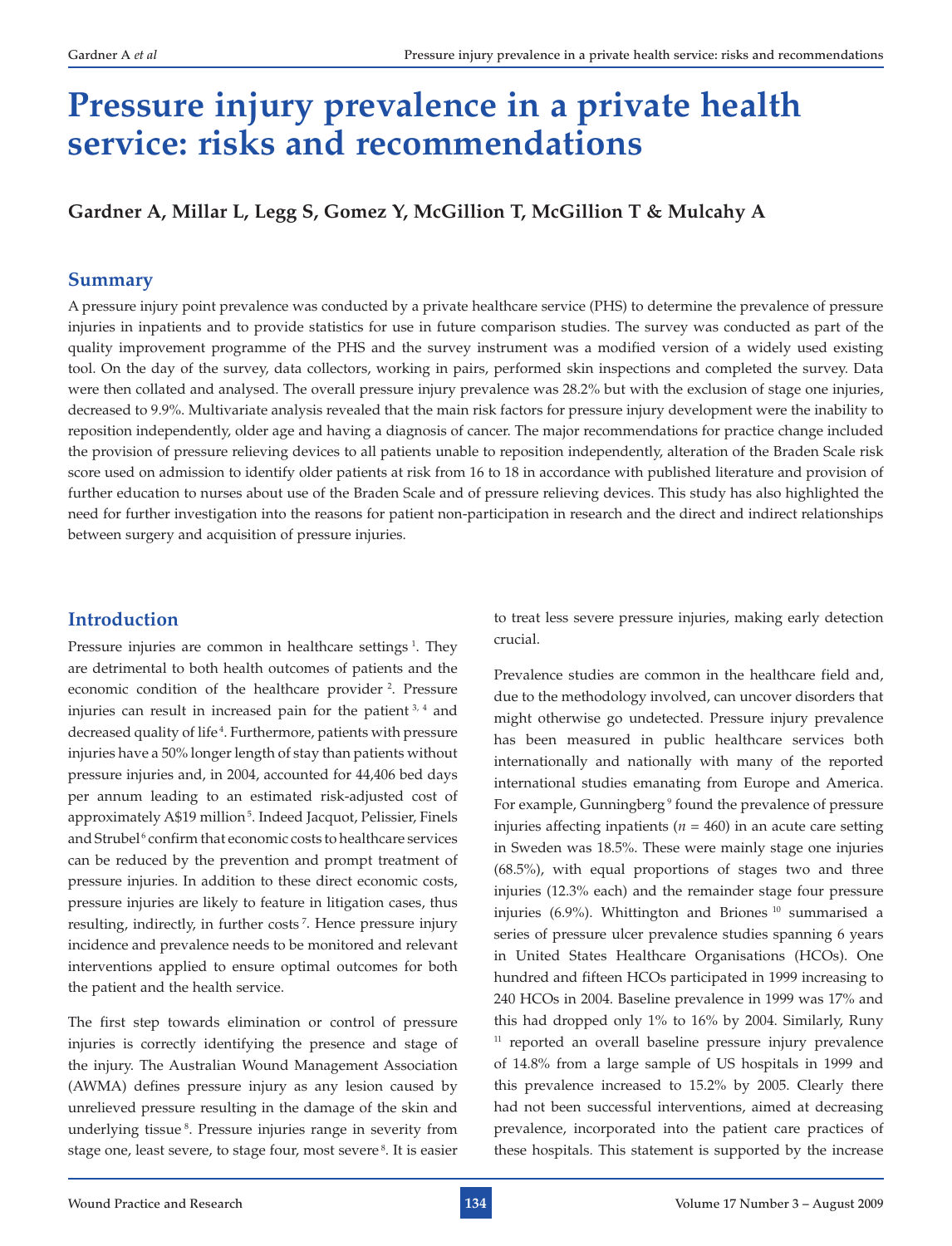in other facility-acquired pressure injury prevalence from 1999 (7.1%) to 2005 (7.3%)<sup>11</sup>. Other baseline pressure injury prevalence studies conducted in hospitals internationally reported overall prevalence from 13.1% in Germany through 23.3% in the Netherlands to 32.1% in England, when all stages of injuries were included; however, when stage one injuries were excluded, the prevalence dropped to 6.1%, 11.8% and 19.7%, respectively 12-14. In summary, there is much discrepancy between the reported prevalence of pressure injuries throughout the world.

The international baseline figures above are much higher than the 6% prevalence reported in a study of 18 rural New South Wales' (NSW) hospitals <sup>15</sup>, but the difference may lie

#### **Professor Anne Gardner \*** RN PhD

Professor of Nursing – Tropical Health James Cook University, Townsville, QLD (formerly Cabrini-Deakin Centre for Nursing Research, Cabrini Health) James Cook University, Townsville, QLD 4811 Phone 07 4796 2552 Fax 07 4796 2561 Email anne.gardner@jcu.edu.au

#### **Ms Lynne Millar** BA (Psych Hons)

Research Officer, James Cook University, Townsville, QLD (formerly Cabrini-Deakin Centre for Nursing Research, Cabrini Health).

# **Adjunct Professor Sandra Legg** RN, MSc

Director of Nursing, Cabrini Health, VIC

**Ms Yvette Gomez** RN, BN Cabrini Health, VIC

**Mr Tony McGillion** RN, B. Ed Manager, Cabrini Health, VIC

**Mr Aidan Mulcahy** RN, B.Philosophy Cabrini Health, VIC

\*Corresponding author

The study was completed across three campuses of Cabrini Health;

- 183 Wattletree Rd, Malvern VIC 3144,
- 243 New Street, Brighton, VIC 3186
- 646 High Street, Prahran, VIC 3181

in the methodology employed and patient demographics. The NSW study required patients with pressure injuries to be identified by the ward nurse and only these patients were included, whereas the other studies cited above inspected all patients who agreed to a skin examination. The latter method may provide greater accuracy in identifying pressure injury prevalence: not all pressure injuries are documented in clinical notes and may go unnoticed or unreported by the ward nurse. Also the admission diagnoses of the NSW sample appeared to include few, if any surgical or palliative patients and both these patient categories have been related to pressure injury development 15, 16. Australian pressure injury prevalence ranges from a reported 6% to 32.1% in acute care hospital settings when all stages are included and 6.1% to 19.7% when stage one injuries are excluded 15, 16. Until there is a standardised methodology that is consistently applied across studies it may not be useful to compare between studies.

The use of the Pressure Ulcer Point Prevalence Survey tool by several Australian studies goes some way towards redressing this problem 17. For example, the Victorian Statewide Pressure Ulcer Point Prevalence Surveys first conducted in 2003 (VicPUPPS1) and repeated in 2004 (VicPUPPS2) used this tool with similar public healthcare providers and thus, are directly comparable. Use of this tool with different samples (for example private healthcare providers) would provide useful comparisons.

All of the abovementioned pressure injury prevalence studies have been conducted in public healthcare settings and, although private hospitals actively participate in audit and research, none have reported pressure injury prevalence either in Australia and overseas 18-22. The two published Victorian statewide PUPPS report data from Victorian public acute and sub-acute health services but not from any private settings.

Pressure injuries can affect anyone but are more prevalent in older people, due to factors such as decreased mobility, incontinence, skin fragility, under-nutrition <sup>6, 23-26</sup> and in those people who undergo surgery  $27$ . These factors can be categorised as external and internal: external factors included pressure, moisture, shear and friction and, in contrast, internal factors include nutrition, mobility and vascular condition<sup>8, 26</sup>. In addition, Thoroddsen 26 *et al* 28 found that, independent of type of health setting, age was a dominant factor in the existence of pressure injuries.

Furthermore, Maklebust<sup>24</sup> cites debilitating chronic illness as an important factor in relation to the development of pressure injuries; while other studies cite surgery as strongly related to their development<sup>9, 27</sup>. In summary, patients most at risk are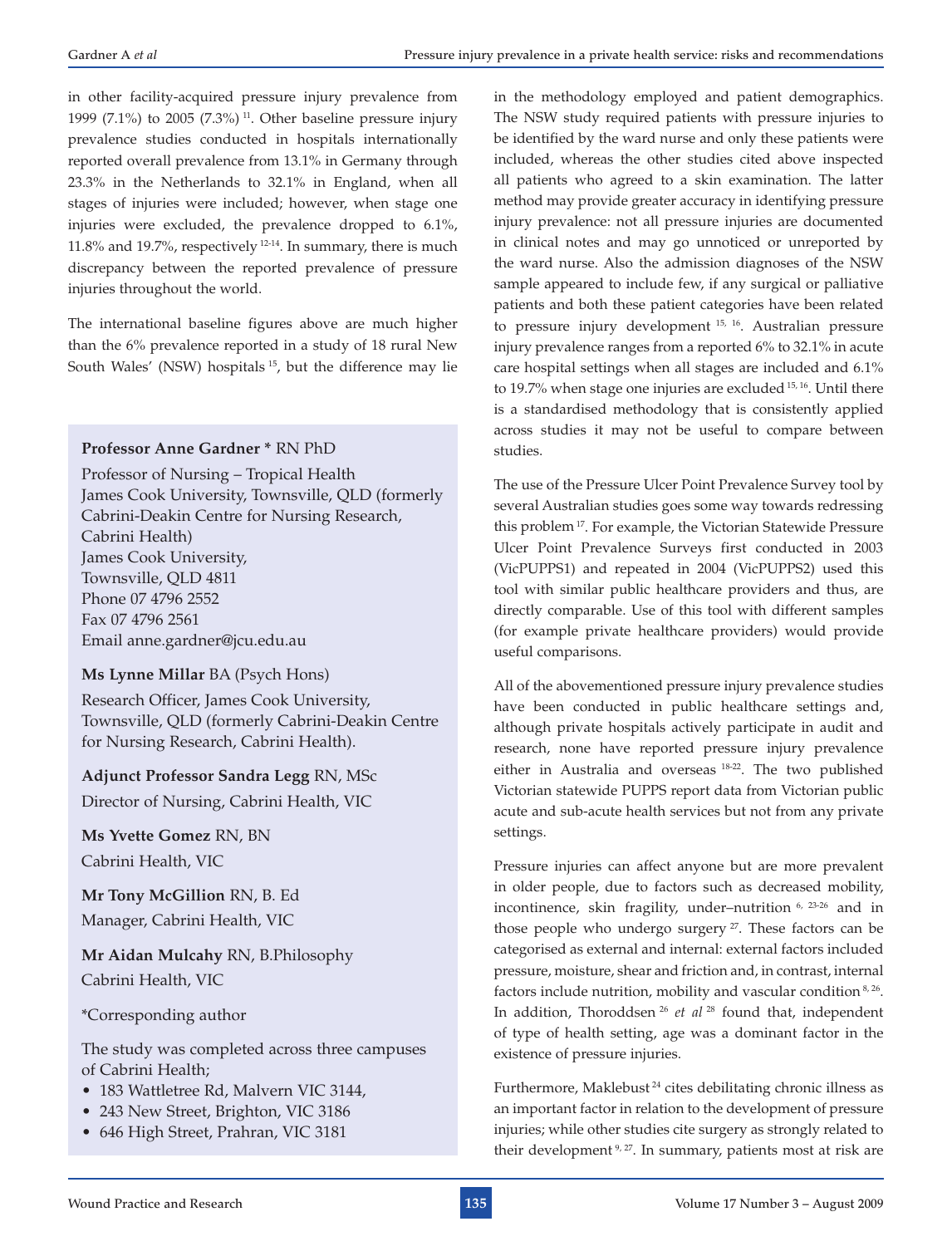also those people most dependant on others for assistance with everyday tasks. Acquiring a pressure injury compounds their existing morbidities and impacts negatively on their lives emotionally, psychologically and socially 4.

It is important that patients most at risk of developing a pressure injury are identified in order to facilitate early intervention, thus leading to minimisation or prevention of pressure injuries. A widely acknowledged best practice strategy in the prevention of pressure injuries is risk assessment. Clinical risk assessment tools are used to ascertain the level of risk in individual patients for developing a pressure injury. The Braden Scale<sup>29</sup> is an example of one such tool. The Braden Scale is a reliable and valid predictive tool that is commonly used in comparative studies 30-32.

To recapitulate, pressure injuries are costly to both patient health and the economic wellbeing of the healthcare organisation. In order to minimise these costs, it is essential that those patients who are most at risk of developing pressure injuries or already have pressure injuries are accurately identified. Interventions can then be put in place to prevent the formation or continuation of pressure injuries. Accurate risk assessment depends on the reliability of the tool used and the skill level of the nurse. The reliability of the Braden Scale has been validated in numerous studies and nurses are able to further develop skills through education and experience. Therefore a pressure injury prevalence study serves a threefold purpose. The first is that it identifies those patients who have pressure injuries or are at risk of developing them. The second is that the survey elicits areas of specific concern in relation to treatment of pressure injuries The third is that it presents an opportunity for nursing staff to further develop their skills in risk assessment and pressure injury diagnosis. On recognition of these areas, interventions can be formulated and implemented to rectify this deficiency.

A pressure injury point prevalence study was initiated by the private healthcare provider as part of a comprehensive pressure injury identification and prevention strategy. It was anticipated that the study would identify those patients with pressure injuries as well as those who were most at risk of developing them. Findings from the study could then be used as baseline figures for future comparisons within the service and for benchmarking against other comparable healthcare providers. The results of the first pressure injury point prevalence in the private healthcare setting are presented here.

The aims of the first Pressure Ulcer Point Prevalence Study conducted by the private healthcare service (PHS) were:

- 1. To determine the prevalence of pressure injuries in inpatients.
- 2. To establish baseline indicators for use in future comparison studies.

Comparisons could then be drawn between these findings and results from the Victorian Public Health Services Statewide PUPPS 2003 (VicPUPPS1) and 2004 (VicPUPPS2).

# **Method**

#### **Design**

A point prevalence study design was used. Prevalence measures the proportion of a population that has a specific existing condition at a given point in time. Point prevalence refers to the existence of a condition at a specific point in time. Prevalence includes all patients with a particular condition regardless of whether it developed during or prior to an episode of care.

#### **Population and sample**

The surveyed PHS operates as a not-for-profit organisation and includes a 24-hour emergency department, cardiac surgery, paediatrics and a large oncology service as well as general medical and surgical care. It comprises four campuses: three acute care facilities and one residential aged care facility. This point prevalence focused on the acute facilities. Limited information was collected on all inpatients of the acute care facilities on the day of the point prevalence. Consenting inpatients deemed sufficiently physiologically stable to undergo a skin inspection by trained surveyors were included in the calculation of pressure injury prevalence.

#### **Materials**

The two tools used in this project were the inter-rater reliability test tool developed by Prentice, Stacey and Lewin 17 and the Pressure Ulcer Point Prevalence Survey Tool. The Pressure Ulcer Point Prevalence Survey Tool comprised twenty-seven items. The first fifteen items sought information on patient demographics including age, gender, primary medical specialty and consent for skin inspection. Items sixteen to twenty-five were only completed for patients who agreed to the skin inspection. Responses to these items were collected during direct observation and interaction with the patient. Items in this section included skin colour, ability to independently reposition and number and location of any pressure injuries. The final two items were sourced from the clinical record and related to presence of pressure injuries on admission and management of pressure injuries.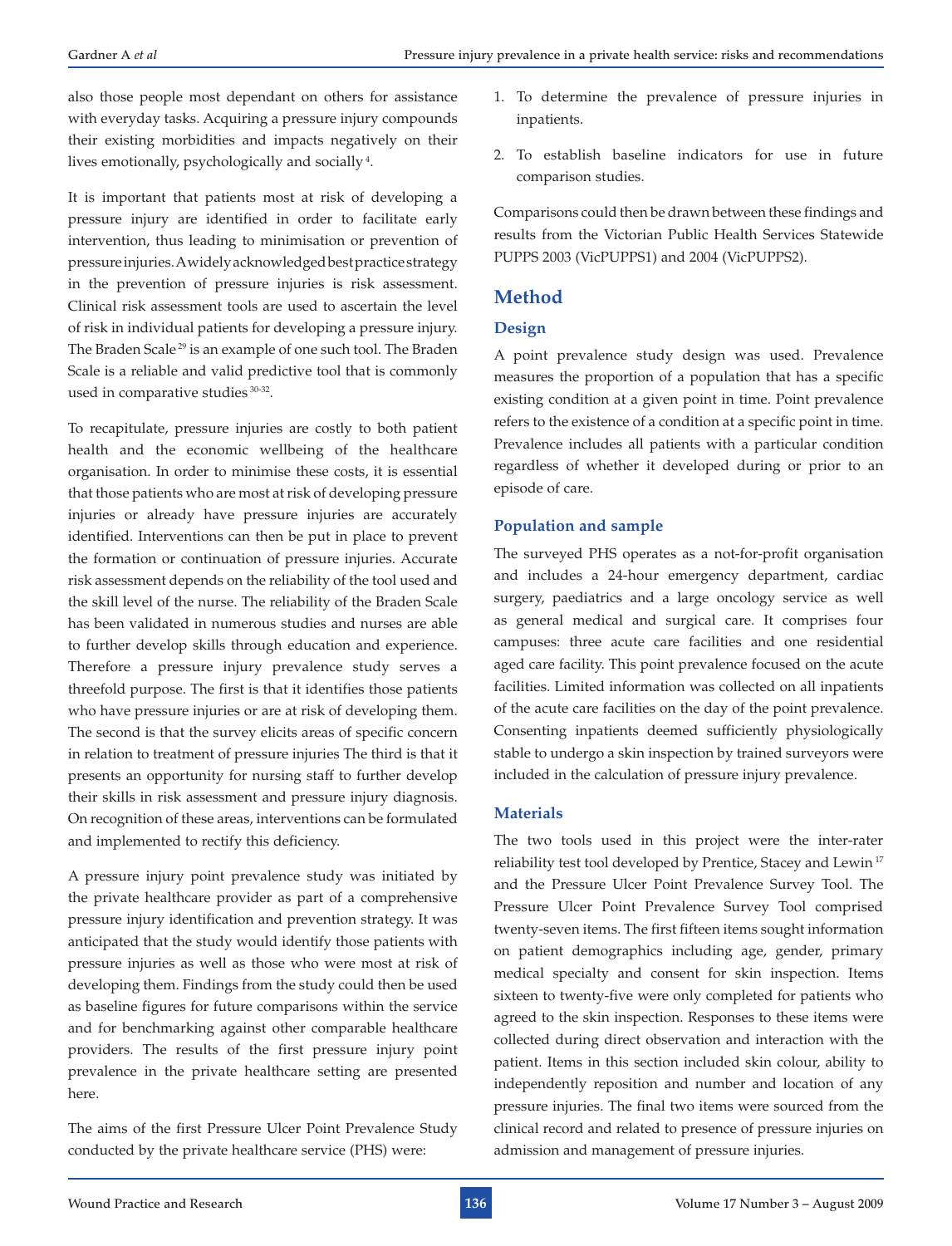#### **Training**

All data collectors attended an education session that encompassed both the material covered in the training for the Victorian PUPPS1 and PUPPS2 and training in pressure injury risk assessment.

#### **Procedure**

The surveys were conducted as part of the quality improvement programme. On the morning of the survey, the nurse managers, or their delegate, circulated printed material outlining the project to all eligible inpatients. Later that day, data collectors, working in pairs, collected limited information on all inpatients and then approached inpatients, informed them of the requirements of the survey and invited them to participate. After verbal consent was obtained, the data collectors then proceeded with the skin inspection and completion of the survey. One data collector acted as a scribe and the other as an examiner.

#### **Data management**

Results were analysed using SPSS for Windows V.12 (Statistical Package for the Social Sciences). Specifically, prevalence was calculated by dividing the number of cases of pressure injuries by the total number of patients who agreed to a skin inspection then multiplying the resulting figure by 100, thereby obtaining a percentage. Differences between groups were tested for significance using Chi Square analyses and unadjusted odds ratios. Strengths of associations were tested using the Pearson Correlation Coefficient. Multivariate logistic regression analysis was performed to analyse the association between known risk factors for pressure injuries and those risk factors with significant unadjusted odds ratio in preliminary analysis (using  $p < 0.1^{33}$ ) and observed pressure injuries on inpatients using the presence of a pressure injury as the dependant variable.

#### **Ethical considerations**

The prevalence survey was approved by the healthcare service's Human Research Ethics Committee as being conducted under the auspices of quality assurance 34. All participants were fully informed of the survey requirements before verbal consent to participate was requested. Those inpatients, identified by the nurse managers or their delegate as being unfit, were not approached.

#### **Confidentiality**

All identifying material was held separately and securely from other data. Records were held separately in locked storage and were retained for a period of seven years. Access to electronic data was protected by a password known only to the research team. For reports and publication, data

were aggregated or otherwise de-identified to provide anonymity.

### **Results**

The Pressure Ulcer Point Prevalence was conducted on 8 June 2006. The surveys were completed by fifteen pairs of nurse data collectors and no nurses surveyed in their allocated wards.

#### **Demographics and participation rate**

The sample comprised 383 inpatients across three campuses. The newborns were reported separately in order that results remain comparable to earlier studies, leaving 370 adults and children (males,  $n = 146$ ; females,  $n = 224$ ) with median age of 73 years, minimum age 2 years and maximum age 97 years.

The percentage of patients who did not participate in a skin examination was approximately 30% (*n* = 110) except at the acute palliative care service where it was  $50\%$  ( $n = 10$ ). Of the patients who did not participate in the skin examination, three alternatives reasons were offered with space for further explanation: 38.2% declined to give their consent, 29.1% were too ill and 32.7% indicated 'other' on the response sheet.

#### **Prevalence**

The combined prevalence across the three campuses was calculated using the number of patients with pressure injuries, 71, divided by the total number of patients surveyed who agreed to a skin inspection, 252 then multiplied by 100. The resulting prevalence was 28.2%, excluding newborns but including their mothers Prevalence excluding stage one pressure injuries was 9.9%. The sub-sample of newborns recorded no pressure injuries.

The prevalence of pressure injuries per medical specialty (not by ward) was as follows. Patients in the oncology specialty recorded the highest prevalence (50.0%), followed by palliative care and general surgical (both 40.0%). Plastic surgery, gastroenterology, respiratory medicine and urology all recorded prevalence above the average of 28.2%. The medical specialties of orthopaedic, general medicine, geriatric medicine and cardiovascular or cardiology all recorded prevalence lower than the average. Prevalence of all other specialties was combined due to low numbers and the resulting prevalence was 23.5%.

#### **Documentation relating to pressure injuries within previous 5 days**

Of the 71 patients with pressure injuries, 15 had documentation relating to the progress or management of pressure injuries within the 5 days prior to the survey, 46 had no documentation. For the remaining 10 patients this information had been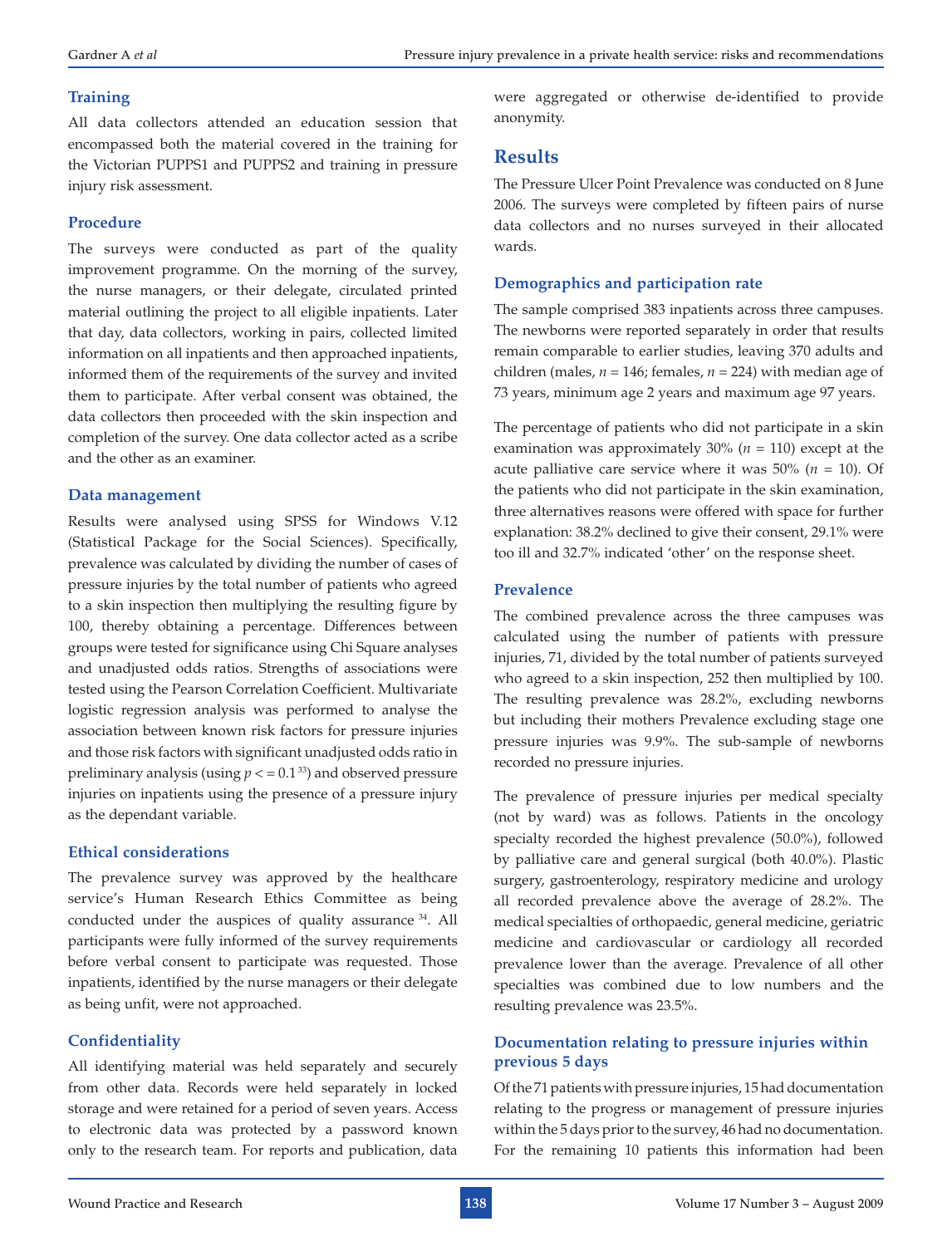missed on the day of the study. Thus, one quarter of patients had documentation related to their pressure injury in the preceding 5 days.

#### **Distribution and severity of pressure injuries**

The survey identified 71 people with pressure injuries. Of these, approximately half (*n* = 36) had one injury. Patients with two, three and four pressure injuries accounted for most of the remaining sample  $(n = 26)$  while a small number of patients had five or more pressure injuries ( $n = 9$ ). The patients displayed a higher percentage of stage one pressure injuries (79.7%) compared to stage two (14.8%), with stages three and four pressure injuries making up the remaining 5.5%. For the purposes of this analysis and following analyses, all unclassified pressure injuries in this project were included as stage four pressure injuries

As indicated in Table 1, the most common bodily locations affected by pressure injuries were the heel (24.2%), followed by toes (18.1%) and sacrum (16.5%). The elbow, buttocks, foot and leg each accounted for less than 10% of pressure injuries. Body parts most affected all featured bony protrusions.

#### **Pressure injury prevalence by demographic and clinical factors**

The prevalence of pressure injuries increased with age from the 30 to 39 age group (5.6%) before peaking in the 80 to 89 age group (46.2%) and decreasing in the 90-plus age group (35.3%). There was a significant positive correlation between

age in years and presence of pressure injuries in evidence on the survey date,  $r = .183$ ,  $n = 370$ ,  $p < .01$ ; the older the patient the more likely they were to have at least one pressure injury. Note that although prevalence was 25% for the age group of 20 to 29 years, these results should be interpreted with caution because there were only four participants in this group.

Not all pressure injuries were hospital-acquired as some patients were admitted with pre-existing injuries. Both patients with pressure injuries in the 20 to 39 year age group acquired them after admission, one of the two patients in the 40 to 49 year age group acquired the injury after admission, as did four of the five in the 50 to 59 year age group, five out of seven in the 60 to 69 year age group acquired them after admission, as did 16 out of the 25 in the 70 to 79 year group, as did 19 out of 24 in the 80 to 89 year age group and five out of six in the 90-plus age group.

The relationships between evidence of pressure injuries and a range of demographic and clinical factors were tested (Table 2).

Older age (χ2(1, 241) = 13.789, *p* < .0001), a principal diagnosis of cancer (χ2 (1, 240) = 13.446, *p* < .0001) and the inability to reposition independently ( $χ$ 2 (1, 220) = 20.663,  $p$  < .0001) were all found to be significantly related to the existence of pressure injuries. Only those risk factors that were significant at  $p < 0.2$  were selected for the logistic regression model.

| <b>Body part</b>      | <b>Stage 1</b> | <b>Stage 2</b>          | <b>Stage 3</b> | <b>Stage 4</b> | <b>Total</b> | (%)    |
|-----------------------|----------------|-------------------------|----------------|----------------|--------------|--------|
| Heel                  | 42             | 1                       |                |                | 44           | (24.2) |
| Toes*                 | 26             | 7                       |                |                | 33           | (18.1) |
| Sacrum                | 23             | 4                       |                | 3              | 30           | (16.5) |
| Elbow                 | 13             | $\overline{\mathbf{c}}$ |                |                | 16           | (8.8)  |
| <b>Buttocks</b>       | 11             | 4                       |                | 1              | 16           | (8.8)  |
| Foot                  | 9              | 1                       |                |                | 10           | (5.5)  |
| Leg                   | 9              |                         |                | 1              | 10           | (5.5)  |
| All other locations** | 11             | 7                       |                | 4              | 23           | (12.6) |
| Total                 | 145            | 26                      |                | 10             | 182          | 100.0  |

*Table 1. Pressure injury bodily locations and severity Cabrini Health PUPPS1.*

\*One patient had 10 Stage 1 toe pressure sores

\*\* See Appendix G for specific locations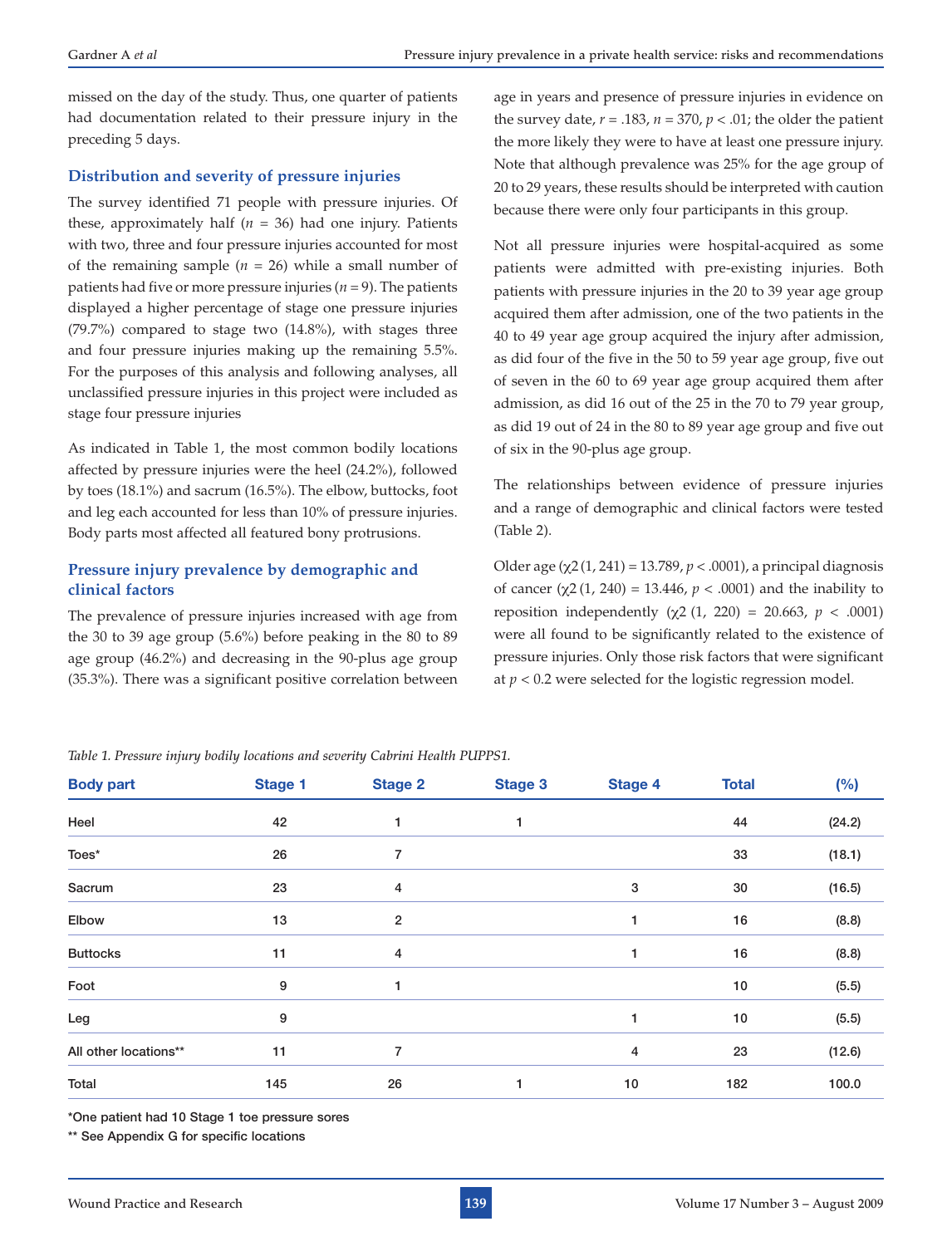*Table 2. Comparison of pressure injury prevalence by clinical factors between PHS PUPPS1 and VicPUPPS1.* 

| <b>Factor</b>                   | <b>Patients seen</b> | <b>Patients with</b><br>pressure injury | PHS prevalence (%) | P value between<br>factors in PHS |
|---------------------------------|----------------------|-----------------------------------------|--------------------|-----------------------------------|
| <b>Sex</b>                      |                      |                                         |                    |                                   |
| Male                            | 97                   | 26                                      | 26.8               |                                   |
| Female                          | 143                  | 43                                      | 30.1               | $p = .583$ NS*                    |
| <b>Admission</b>                |                      |                                         |                    |                                   |
| Elective                        | 117                  | 33                                      | 28.2               |                                   |
| Emergency                       | 107                  | 33                                      | 30.8               | $p = .666$ NS                     |
| <b>Principal diagnosis***</b>   |                      |                                         |                    |                                   |
| Not cancer                      | 195                  | 46                                      | 23.6               |                                   |
| Cancer                          | 43                   | 22                                      | 51.2               | p < .001 S                        |
| Diabetes as a comorbidity***    |                      |                                         |                    |                                   |
| No diabetes                     | 217                  | 60                                      | 27.8               |                                   |
| <b>Diabetes</b>                 | 33                   | 9                                       | 27.3               | $p = .859$ NS                     |
| <b>Independently reposition</b> |                      |                                         |                    |                                   |
| Able                            | 192                  | 44                                      | 22.9               |                                   |
| Unable                          | 28                   | 18                                      | 64.3               | p < .0001 S                       |

\* NS not significant

\*\* S significant

\*\*\* For full details of clinical factors, see Appendix H

A logistic regression analysis was performed on evidence of pressure injury as an outcome with three predictors: aged 50 years or older, having a pre-existing diagnosis of cancer and being unable to independently position oneself. After deletion of 25 cases with missing data, a total of 217 cases remained in the analysis. Table 3 shows regression coefficients, odds ratios and 95% confidence intervals (CI) for each of the three predictors.

All risk factors were entered into the model at the same time. The Hosmer and Lemeshow Test was not significant suggesting that the model adequately fitted with the data (χ2 (3, 242) = 1.23, *p* == .745). All factors remained significant with the inability to reposition being most likely to influence acquisition of pressure injuries, followed by older age then having a principal diagnosis of cancer (Table 2). Therefore patients who were unable to reposition, regardless of their age or whether they had cancer, were over five times more likely to acquire pressure injuries than patients who were able to reposition. Patients 50 years and over, regardless of their ability to reposition or whether they had cancer, were over four times more likely to acquire pressure injuries than patients aged under 50 years. Lastly, patients who had a primary diagnosis of cancer, regardless of their ability to reposition or their age, were over three times more likely to acquire pressure injuries than those patients without cancer.

In summary, the pressure injury point prevalence conducted at this busy, private, multi-site health service resulted in an overall prevalence of 28.2%. However, when stage one injuries were excluded, the prevalence decreased to 9.9%. When adjusted for all other influences, the main risk factors associated with the development of pressure injuries were the inability to reposition independently, older age and having a diagnosis of cancer.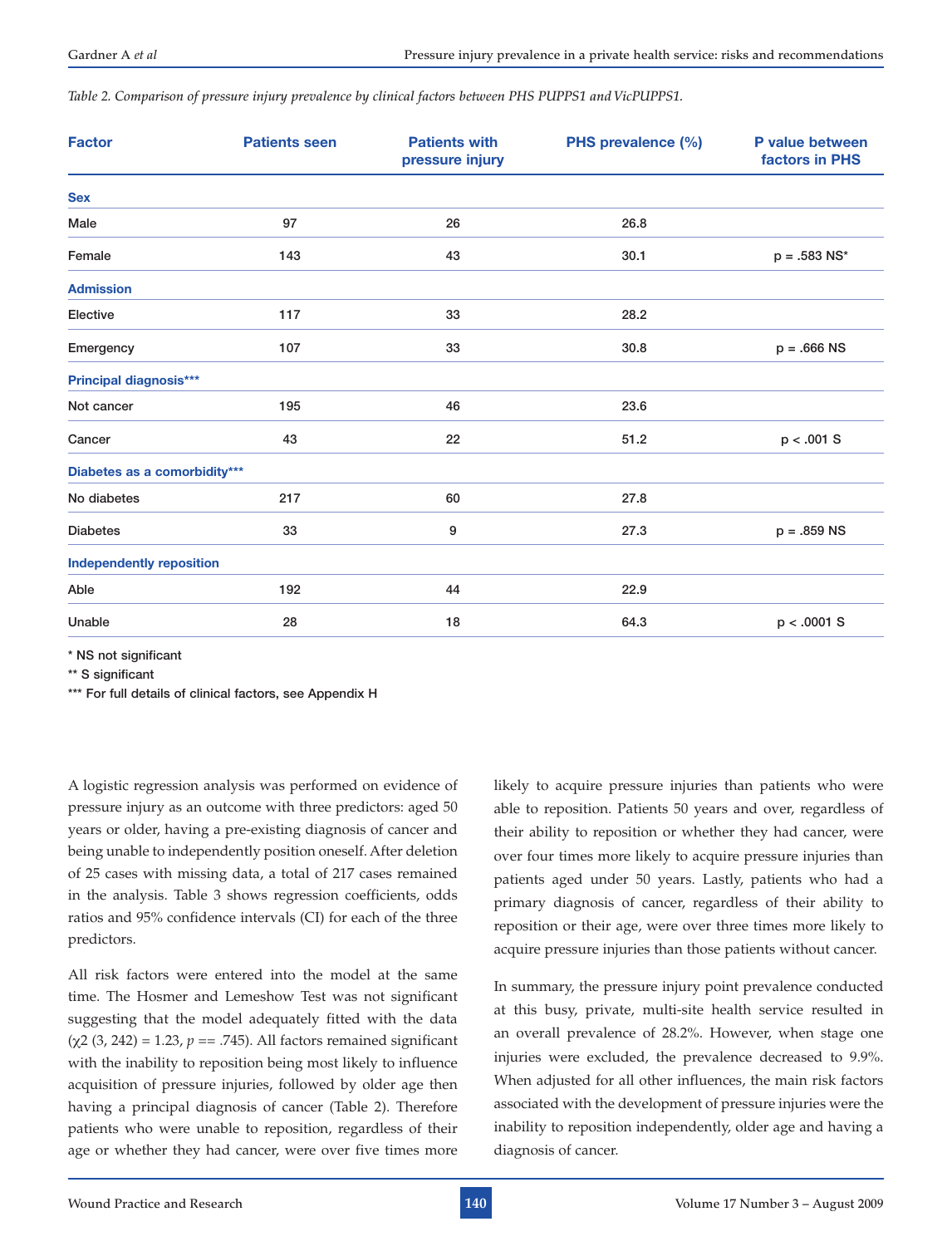*Table 3. Logistic regression analysis of pressure injury as a function of risk factors.*

|                                       |       |                   |                     | 95% C I for odds ratio |        |
|---------------------------------------|-------|-------------------|---------------------|------------------------|--------|
| <b>Risk factors</b>                   | в     | <b>Odds Ratio</b> | <b>Significance</b> | <b>Upper</b>           | Lower  |
| Inability to reposition independently | 1.718 | 5.575             | .000                | 2.314                  | 13.433 |
| Older age                             | 1.526 | 4.598             | .008                | 1.500                  | 14.091 |
| Principal diagnosis of cancer         | 1.222 | 3.392             | .002                | 1.546                  | 7.444  |

N = 217. Model  $\chi$ 2: 40.613, df (3, 242), p = < .0001

#### **Discussion**

The first Pressure Ulcer Point Prevalence survey was conducted over three campuses of a busy, metropolitan private healthcare provider. The survey was conducted to determine the prevalence of pressure injuries in inpatients and to establish baseline indicators. These findings will enable the identification of patients most at risk and may will inform future interventions targeting those patients most at risk of developing pressure injuries. Additionally, these findings enable comparisons to be drawn within this PHS over time and between this PHS and public healthcare services.

The overall prevalence including all injuries from stage one to stage four for the PHS (28.2%) was similar to VicPUPPS1 (26.5%) and higher than VicPUPPS2 (20.8%). This result was expected as the prevalence recorded in the two initial prevalence studies (PHS & VicPUPPS1) are both baseline measures whereas VicPUPPS2 was completed after recommendations for improved outcomes were made. Furthermore, the reasons given for non-participation in the skin examination were comparable to VicPUPPS1 figures where 52.6% (compared to 38.2% for this study) of patients declined to give their consent, 18.6% (29.1%) were too ill and 28.8% (32.7%) cited some other reason. Statewide PUPPS1 and PUPPS2 report similar reasons for refusal in the two studies. However, the actual compliance rates differed between this PUPPS (70%) and the two statewide studies  $(PUPPS1 = 86\%; PUPPS2 = 87\%).$  The similarity in prevalence, combined with the similarity in reasons given by patients for non-participation, ensured a comparability of findings.

When stage one injuries were excluded, prevalence for the PHS (9.9%) was much lower than prevalence for VicPUPPS1 (17.1%). Possible explanations for this lower prevalence may include different patient demographics and potentially different foci in nursing care. The PHS is a private provider and, thus, patients are likely to be from a higher

socio-economic group. People from lower socio-economic circumstances are restricted in their ability to make healthy food and lifestyle choices<sup>35</sup>. Conversely, increased affluence is associated with better nutrition, increased access to medical attention and generally being able to afford more personalised assistance with self-care 36. Another possible explanation for the lower level of stages two to four injuries is that pressure injury surveillance and prevention may be a particular focus of nursing at this facility therefore injuries are detected early and appropriate care provided thus preventing progression to stage two injuries. This is a speculative but plausible explanation; however, more research is needed to confirm these reasons or to provide evidence for other unknown reasons.

In order to pinpoint areas of high prevalence, patients were grouped by medical specialty as some areas comprised patients more likely to acquire pressure injuries. However, caution must be exercised when interpreting the findings as patient numbers in some specialty areas were low. Higher prevalence was recorded in the areas of oncology, palliative care and surgery. It must be noted that many of the cancer patients in this study underwent surgery related to their diagnosis. As this, and other studies, has shown lack of mobility, older age, chronic illness and poor nutrition 8, 24, 26 are risk factors in pressure injuries; therefore, extra care is needed in managing these patients. Added to these factors, a higher prevalence has been associated with the forces of sheer and friction experienced by patients during surgery<sup>27</sup>. A systematic review found that specialised foam overlays on operating tables reduced the incidence of pressure injury and concluded that some pressure injuries can develop during surgery <sup>37</sup>. Thus the surgical patients of the PHS require special attention as their needs are complex and their risk levels increased.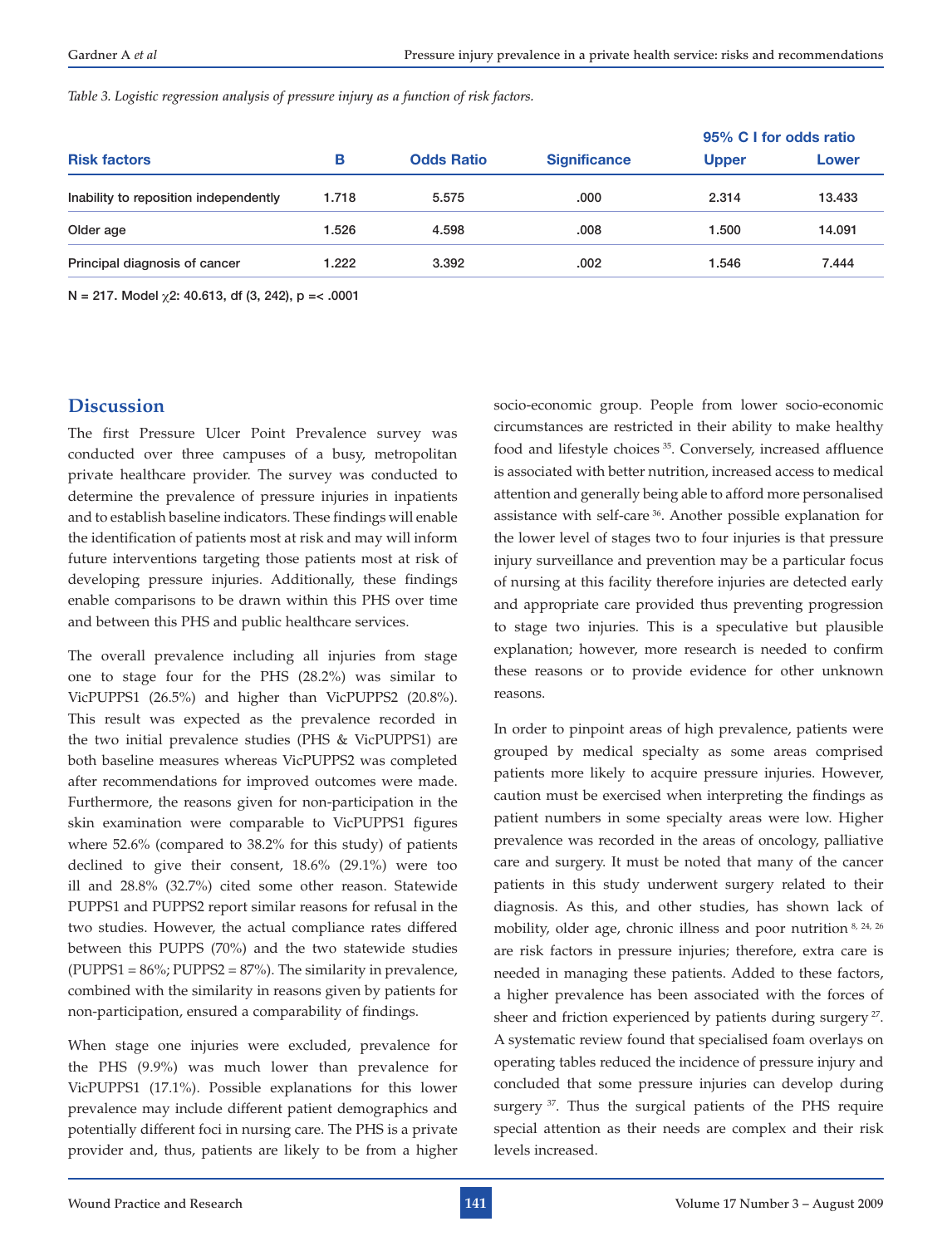Whilst medical specialty provides some explanation for pressure injury development, examination of other demographic and clinical factors also provides guidance as to pressure injury risk profile. Our results suggest that, even when adjusted for older age and chronic illness, the factor most strongly related to pressure injuries was the inability to reposition. Also when adjusted for inability to reposition and chronic illness, patients aged 50 years and older are more likely to show evidence of pressure. Lastly, regardless of the inability to reposition and age of patient, a principal diagnosis of cancer is also associated with increased presence of pressure injuries. In addition to cancer patients generally being in the older age groups, this particular PHS performed surgical procedures on patients with cancer and provided a palliative care service whose main population had cancer, thus the risk of developing pressure injuries was compounded by all these factors. Thus, interventions aimed at pressure injury reduction must be initiated when patients are rendered immobile for any amount of time. In summary, this study found that older, cancer patients who were unable to reposition independently were most likely to record pressure injuries than any other group of patients. Indeed being unable to reposition independently is the most important factor associated with occurrence of pressure injuries.

The ability to reposition is assessed through completion of the Braden Scale. It is, therefore, imperative that the Braden Scale be completed fully and accurately. Both the Braden scores recorded on admission and those recorded during the prevalence study were recoded into levels of risk. Contrary to the information on the PHS nurses' admission form but in accordance with the literature, patients aged 75 and above were considered at risk of developing a pressure injury at a Braden score of 18 or below and patients under 75 years were considered at risk when their Braden score was 16 or below 23. These cut-off scores produce optimal scale sensitivity and specificity leading to more accurate identification of the at-risk population 29, 38. Theses at-risk populations require interventions aimed at reducing the likelihood of developing a pressure injury or to arrest the worsening of an existing pressure injury. Interventions include use of pressure relieving devices.

Considering that the inability to reposition is one contributing factor to increased risk of developing pressure injury, one economical and effective intervention is the use of pillows or wedges. Positioning wedges can be used to relieve pressure on body parts of an inactive patient 24. A key recommendation from VicPUPPS1 was that all mattresses in hospitals be ungraded to a set, minimum standard, pressure reduction foam mattress 16. The utility of this recommendation is further strengthened through evidence obtained in the systematic

review by Reddy *et al*. 37. They found several studies where the use of specialised foam mattresses rather than standardised hospital mattresses was related to a lower incidence of pressure injuries. In all cases, education is the key to matching a particular patient's needs with the appropriate choice of device.

As a consequence of the pressure injury point prevalence survey, recommendations both for future point prevalence surveys and practice change were formulated. It was recognised that a higher participation rate would improve the accuracy of future studies and future studies would gauge the effectiveness of interventions. Therefore recommendations included the need to devise and implement strategies aimed at increasing participation prior to the 2008 survey.

Some of the major recommendations for practice change included:

- • Place any patient unable to reposition independently on a pressure-relieving mattress or device.
- The cut-off scores for risk levels contained in the nursing admission form, where patients are deemed to be at risk with a score of 16 or below, should be altered in accordance with the literature; that is, that patients aged 75 years and older are at risk at a score of 18 or below and for all other patients the risk score remain 16 and below.
- • Further exploration is needed to be undertaken into the pattern of pressure injury prevalence in patients who undergo surgery.
- Education, motivation and reinforcement of nursing staff are provided about the use and utility of the Braden Scale.

# **Limitations**

Not all the eligible population was captured and so the obtained results may not reflect the true characteristics of the inpatient population. Prevalence is based on the number of consenting participants and the number of cases detected. Therefore, higher participation translates to a more accurate measure of prevalence. The non-participation rate in this study was approximately 30%, which was about double the non-participation rate of both VicPUPPS1 and VicPUPPS2. However, comparisons between the PHS and the two Victorian statewide PUPPS remain valid because the distribution of patterns of reasons for non-participation is similar. Additionally the use of similar methodology including education, training, method of data collection and survey tool in this study and the two VicPUPPS studies adds validity and reliability to the comparisons.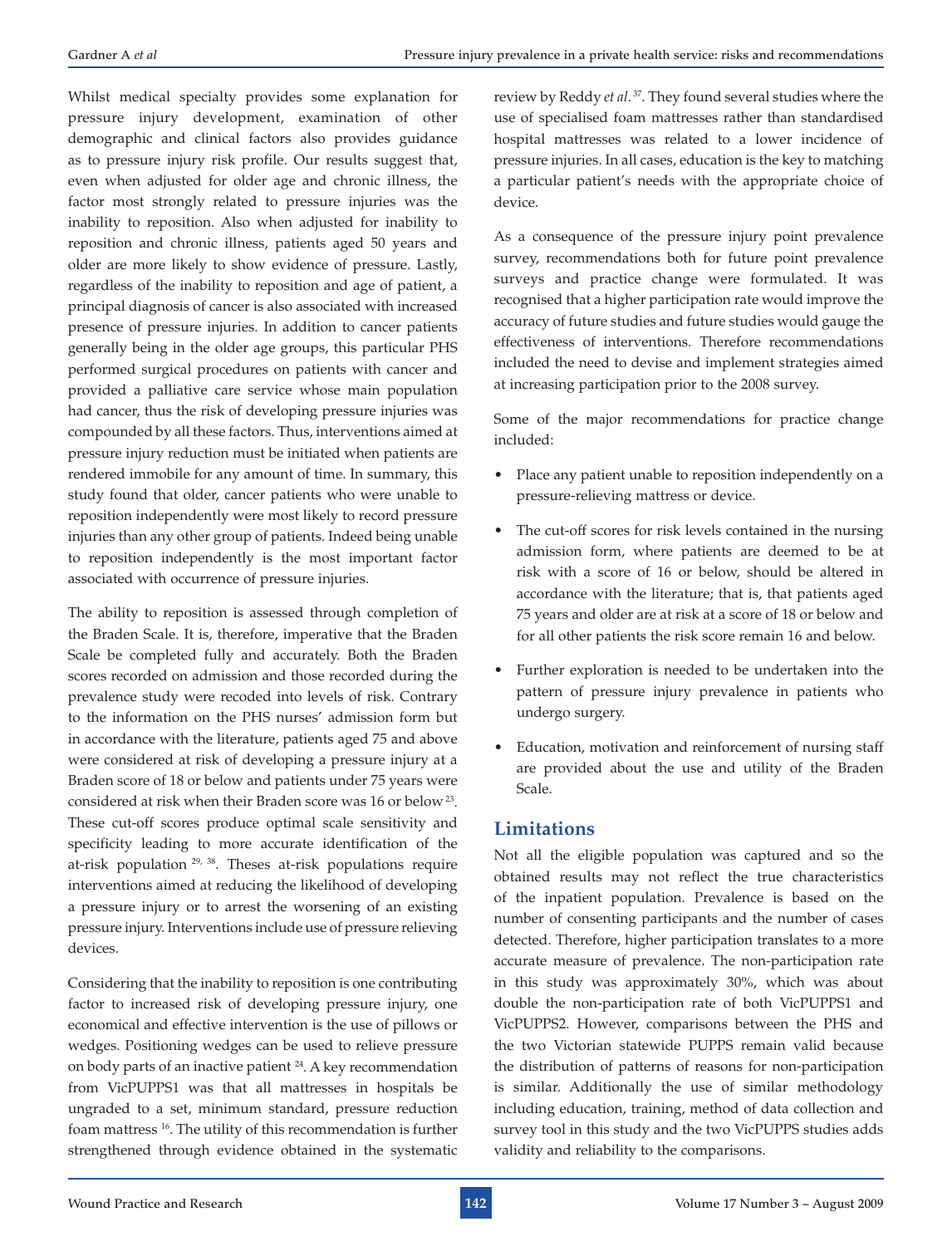#### **Conclusion**

This first pressure injury point prevalence survey was successfully conducted at a metropolitan Australian private healthcare facility. The survey findings provided empirical evidence as to the characteristics of patients most at risk of having pressure injuries and the specialty areas where pressure injury prevalence is higher. For patients in this study the local factors related to pressure injury acquisition were the inability to reposition, older age and being diagnosed with cancer. Many clinical recommendations were developed from the study findings. These recommendations included providing pressure-relieving devices to all patients unable to reposition independently, alteration of the Braden Scale risk score used on admission to identify older patients at risk from 16 to 18, in accordance with published literature, greater attention to be paid to patients undergoing surgery and further education about use of the Braden Scale and pressure relieving devices to be provided to nurses. This study has also highlighted the need for further investigation into the reasons for non-participation in research and into the direct and indirect relationships between surgery and acquisition of pressure injuries.

# **Acknowledgements**

Thank you to staff and patients on all wards who participated in this project.

Special thanks goes to Ms Kathy Jones and all the nurses who acted as data collectors: Sharlene Fraser, Lisa Bruck Andrea Furness, Stephanie Lazaro, Jane Burgess, Sarah Smith, Erin Creedon, Zhang Lee, Louise Temminghoff, Gillian Miles, Fiona Kirwan, Anna Geller, Sarah Matthews, Lauren Todorovic, Averil Romari, Marielyn Vincente, Fiona Bromley, Erin Williams, Amy Tonkin, Catherine Stevens, Rhiannan Lavars, Amanda Quinlan, Kristy Fletcher, Yvette Wood, Sarah Portelli, Amalie Garnham.

The cost of release of data collectors on the day of the point prevalence was internally funded by Nursing Services.

The inter-rater reliability test tool, developed by Prentice, Stacey and Lewin was modified and used with permission from JL Prentice and the Victorian Quality Council 2006. It was adapted for use by staff of the Cabrini Clinical Education and Research Institute.

The Pressure Ulcer Point Prevalence Survey Tool is copyright 2000 JL Prentice Project UWA and was modified and used with permission from JL Prentice and the Victorian Quality Council 2006. It was adapted for use by staff of the Cabrini Clinical Education and Research Institute.

#### **References**

- 1. Defloor T & Grypdonck MFH. Pressure ulcers: validation of two risk assessment scales. J Clin Nurs 2005 ;**14**(3):373-82.
- 2. Graves N, Birrell FA & Whitby M. Modelling the economic losses from pressure ulcers among hospitalised patients in Australia. Wound Repair Regen 2005 ;**13**(5):462-7.
- 3. Szor J & Bourguignon C. Description of Pressure Ulcer Pain at Rest and at Dressing Change. J Wound Ostomy Continence Nurs 1999; **26**(3):115-20.
- 4. Spilsbury K, Nelson A, Cullum N, Iglesias C, Nixon J & Su M. Pressure ulcers and their treatment and effects on quality of life: hospital inpatient perspectives. J Adv Nurs. 2007; **57**(5):494-504.
- 5. Victorian Quality Council. VQC Statewide PUPPS 2 Report 2004: Pressure ulcer point prevalence survey. Melbourne, VIC: Metropolitan Health and Aged Care Services Division Victorian Government Department of Human Services, 2005.
- 6. Jacquot JM, Pelissier J, Finels H & Strubel D. Epidemiology and cost of pressure sores in geriatrics. Presse Med 1999; **28**(33):1854-60.
- 7. Voss AC, Bender SA, Ferguson ML, Sauer AC, Bennett RG & Hahn PW. Long-term care liability for pressure ulcers. J Am Geriatr Soc 2005; **53**(9):1587-92.
- 8. Australian Wound Management Association. Clinical Practice Guidelines for the Predication and Prevention of Pressure Ulcers. West Leederville, Perth: Cambridge Publishing, 2001.
- 9. Gunningberg L. Are patients with or at risk of pressure ulcers allocated appropriate prevention measures? Int J Nurs Pract 2005; **11**(2):58-67.
- 10. Whittington KTM & Briones RB. National Prevalence and Incidence Study: 6-Year Sequential Acute Care Data. Adv Skin Wound Care 2004; **17**(9):490- 494.
- 11. Runy LA. The Bad News About Bed Sores. Hosp Health Netw 2005; **79**(8):28.
- 12. Lahmann NA, Halfens RJG & Dassen T. Prevalence of pressure ulcers in Germany. J Clin Nurs 2005; **14**(2):165-72.
- 13. Bours G, Halfens R, Abu-Saad H & Grol R. Prevalence, prevention and treatment of pressure ulcers: descriptive study in 89 institutions in The Netherlands. Res Nurs Health 2002; **25**(2):99-110.
- 14. Allcock N, Wharrad H & Nicolson A. Interpretation of pressure-sore prevalence. J Adv Nurs 1994; **20**(1):37-45.
- 15. Pearson A, Francis K, Hodgkinson B, Curry G & Pearson PA. Prevalence and treatment of pressure ulcers in northern New South Wales. Aust J Rural Health. 2000; **8**(2):103-10.
- 16. Victorian Quality Council. VQC Statewide PUPPS 1 Report 2003: Pressure ulcer point prevalence survey. Melbourne, VIC: Metropolitan Health and Aged Care Services Division Victorian Government Department of Human Services, 2004.
- 17. Prentice JL, Stacey MC & Lewin G. An Australian model for conducting pressure ulcer prevalence surveys. Primary Intention 2003; **2**(2):87-109.
- 18. Bowman KG & Ruchala PL. A comparison of the postpartum learning needs of adolescent mothers and their mothers. J Obstet Gynecol Neonatal Nurs 2006; **35**(2):250-6.
- 19. McKee M, Whatling JM, Wilson JL & Vallance-Owen A. Comparing outcomes of cataract surgery: challenges and opportunities. J Pub Health. 2005; **27**(4):348-52.
- 20. An K, De Jong MJ, Riegel BJ, McKinley S, Garvin BJ, Doering LV *et al*. A cross-sectional examination of changes in anxiety early after acute myocardial infarction. Heart Lung 2004; **33**(2):75-82.
- 21. Hunt R, Bonett A & Roder D. Trends in the Terminal Care of Cancer-Patients – South-Australia, 1981-1990. Aust N Z J Med 1993; **23**(3):245-51.